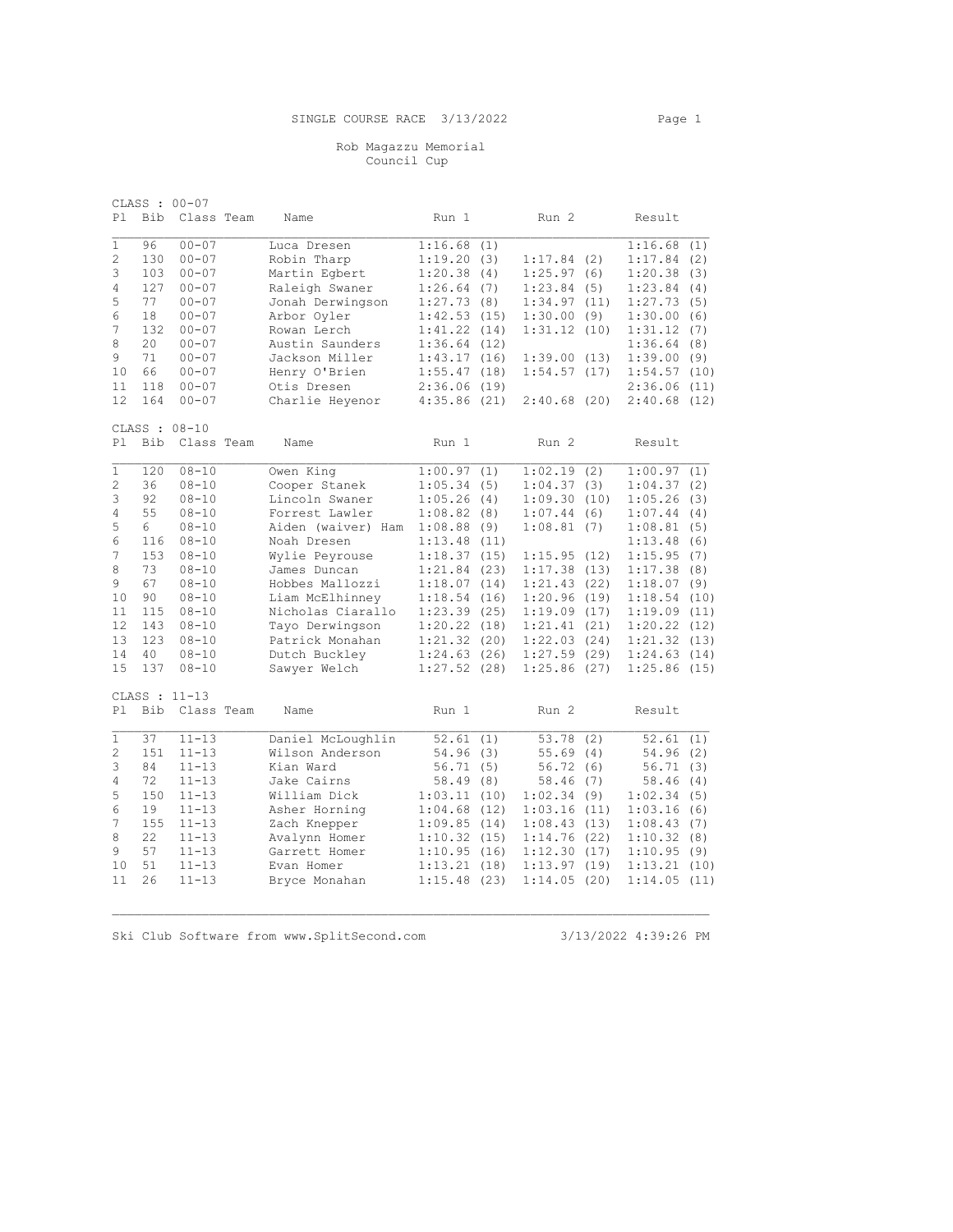## Rob Magazzu Memorial Council Cup

CLASS : 11-13 Pl Bib Class Team Name Run 1 Run 2 Result 12 75 11-13 Jaxon LaChance 1:14.68 (21) 1:14.68 (12) 13 119 11-13 Owen Harris 1:29.33 (24) 1:29.59 (25) 1:29.33 (13) 14 38 11-13 Declan Vanderweit 2:03.10 (27) 1:57.74 (26) 1:57.74 (14) CLASS : 14-18 Pl Bib Class Team Name Run 1 Run 2 Result 1 85 14-18 Kristian Popov 49.76 (1) 51.38 (2) 49.76 (1) 2 161 14-18 Luke Newberry 54.58 (6) 52.07 (3) 52.07 (2) 3 139 14-18 Sean McLoughlin 54.52 (5) 53.49 (4) 53.49 (3) 4 147 14-18 Troy Baker 55.92 (8) 55.15 (7) 55.15 (4) 5 106 14-18 Matt Cairns 56.66 (9) 56.86 (10) 56.66 (5) 6 94 14-18 Logan Charles 1:12.81 (13) 1:00.91 (11) 1:00.91 (6) 7 157 14-18 Zane Catura 1:16.01 (14) 1:12.32 (12) 1:12.32 (7) CLASS : 19-29 Pl Bib Class Team Name Run 1 Run 2 Result 1 108 19-29 Matthew Baumgartne 55.24 (2) 54.32 (1) 54.32 (1) 2 111 19-29 Michael Jarocki 1:00.94 (3) 1:00.96 (4) 1:00.94 (2) 3 152 19-29 Wyatt Martin 1:27.14 (5) 1:30.30 (6) 1:27.14 (3) CLASS : 30-39 Pl Bib Class Team Name Run 1 Run 2 Result 1 154 30-39 Zach French 53.45 (2) 53.04 (1) 53.04 (1) 2 42 30-39 Elisha Hedin 1:03.55 (6) 1:01.74 (3) 1:01.74 (2) 3 134 30-39 Sam Saunders 1:02.80 (4) 1:02.80 (3) 4 8 30-39 Alex Curry 1:03.22 (5) 1:03.68 (7) 1:03.22 (4) 5 107 30-39 Matt duncan 1:05.04 (8) DNF 1:05.04 (5) 6 114 30-39 Miles McElhinney 1:06.13 (9) 1:06.69 (10) 1:06.13 (6) 7 31 30-39 Chapin LaChance 1:08.55 (15) 1:06.75 (11) 1:06.75 (7) 8 33 30-39 Cisco Tharp 1:07.17 (12) 1:07.74 (14) 1:07.17 (8) 9 10 30-39 Alexander Schell 1:07.72 (13) DNF 1:07.72 (9) 10 140 30-39 Seth Harney 1:12.09 (16) 1:12.09 (10) CLASS : 40-49 Pl Bib Class Team Name Run 1 Run 2 Result 1 104 40-49 Marty Slott 48.75 (1) 48.75 (1) 48.75 (1) 2 148 40-49 Tyler Harris 53.04 (5) 52.83 (3) 52.83 (2) 3 9 40-49 Alexander Popov DNF 53.02 (4) 53.02 (3) 4 1 40-49 Aaron Peyrouse 54.32 (7) 53.24 (6) 53.24 (4) 5 24 40-49 Ben Cairns 56.57 (8) 56.57 (5) 6 83 40-49 Kevin King 58.98 (12) 57.68 (9) 57.68 (6) 7 125 40-49 Paul Anderson 57.94 (11) 57.78 (10) 57.78 (7)

Ski Club Software from www.SplitSecond.com 3/13/2022 4:39:26 PM